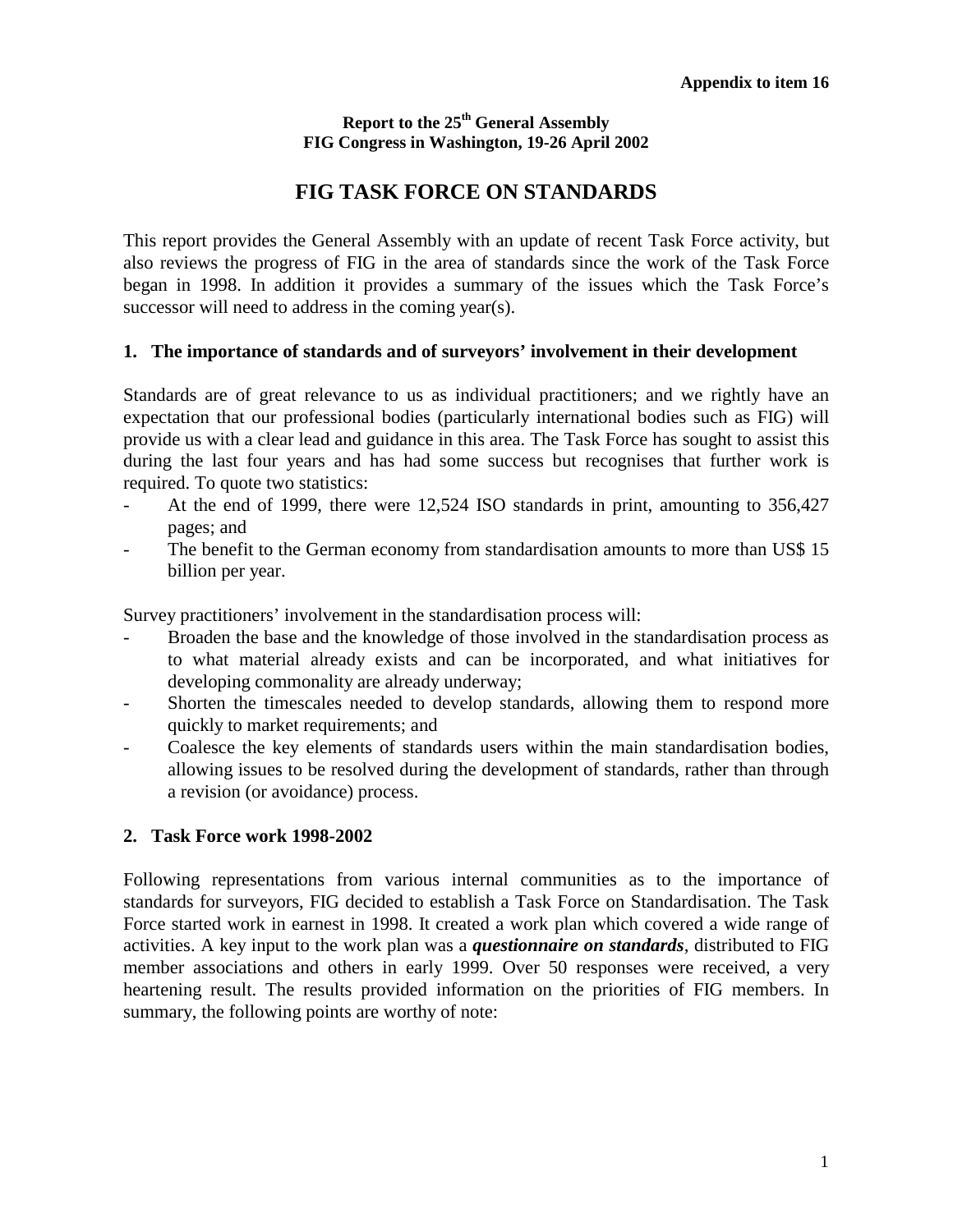- The important geographical level for standard setting was seen to be international (ISO); two regional bodies were mentioned – CEN in Europe and PASC covering Asia and Australia – but these were seen as of declining importance in surveying fields.
- The key ISO activities were seen as those in Technical Committees 59 and 172 (on survey instruments), TC211 (Geographic Information/ Geomatics), and TC204 on transport information and control systems.
- The ISO standards in greatest use amongst surveyors were the ISO 9000 series on quality management, those on modelling languages, and those defining entities such as codes, dates and time.
- The key relevant activities of national standards bodies reported in the questionnaire replies were data exchange standards, tolerances, digital maps, and GIS standards.
- In the arena of *de facto* standards, exchange formats such as DXF and RINEX were particularly mentioned.
- The focus proposed for the Task Force was to gain more influence in ISO TC211, to ensure that practitioners have more impact as standards are developed, and to make surveyors more aware of existing standards (so as to avoid duplication of effort).

The Task Force has spent much time *understanding how ISO works* (recognising that the scale and scope of ISO's operations dwarfs that of most other standardisation bodies). This has included:

- Active involvement in ISO TC 211 on Geographic Information/ Geomatics, and in TC172 SC6 on survey instruments, attending meetings, commenting on work in progress, and reporting on FIG activity; and
- Developing a good relationship with key people in the ISO Central Secretariat.

A particular success for the professional surveying associations in the last few years has been to turn the proposed ISO standardisation work on the *qualification and certification* in the geographic information area (ISO project 19122), into an informative report. FIG's increased understanding of the workings of ISO and how most effectively to lobby it had a significant impact in this case, with the decision to alter the status of the work being taken after a meeting at the FIG Congress in Brighton in 1998. Following further active and constructive participation by FIG, the draft report's recommendations are that the work of certification and qualification is best left to international professional bodies. This success therefore presents a challenge to the profession to act in this area. The Task Force on Standards has worked closely with the FIG Task Force on Mutual Recognition on this work.

During 2000 and 2001, FIG has also been *working closely with IVSC*, to gain a voice in the process of developing international valuation standards. IVSC is a much younger and less complex body than ISO and more rapid progress has therefore been possible, with the professional surveying community seen as providing an important input to the process and being invited to do so. This will, hopefully, lead to a formal recognition of this role for FIG within IVSC in the near future.

Working with ISO and IVSC, and within FIG, the Task Force has developed an *FIG Guide on Standardisation*, to provide a clearer understanding of how professional bodies such as FIG can influence the development of standards. The Guide is being presented to this General Assembly for approval. It will, however, need to be a living document.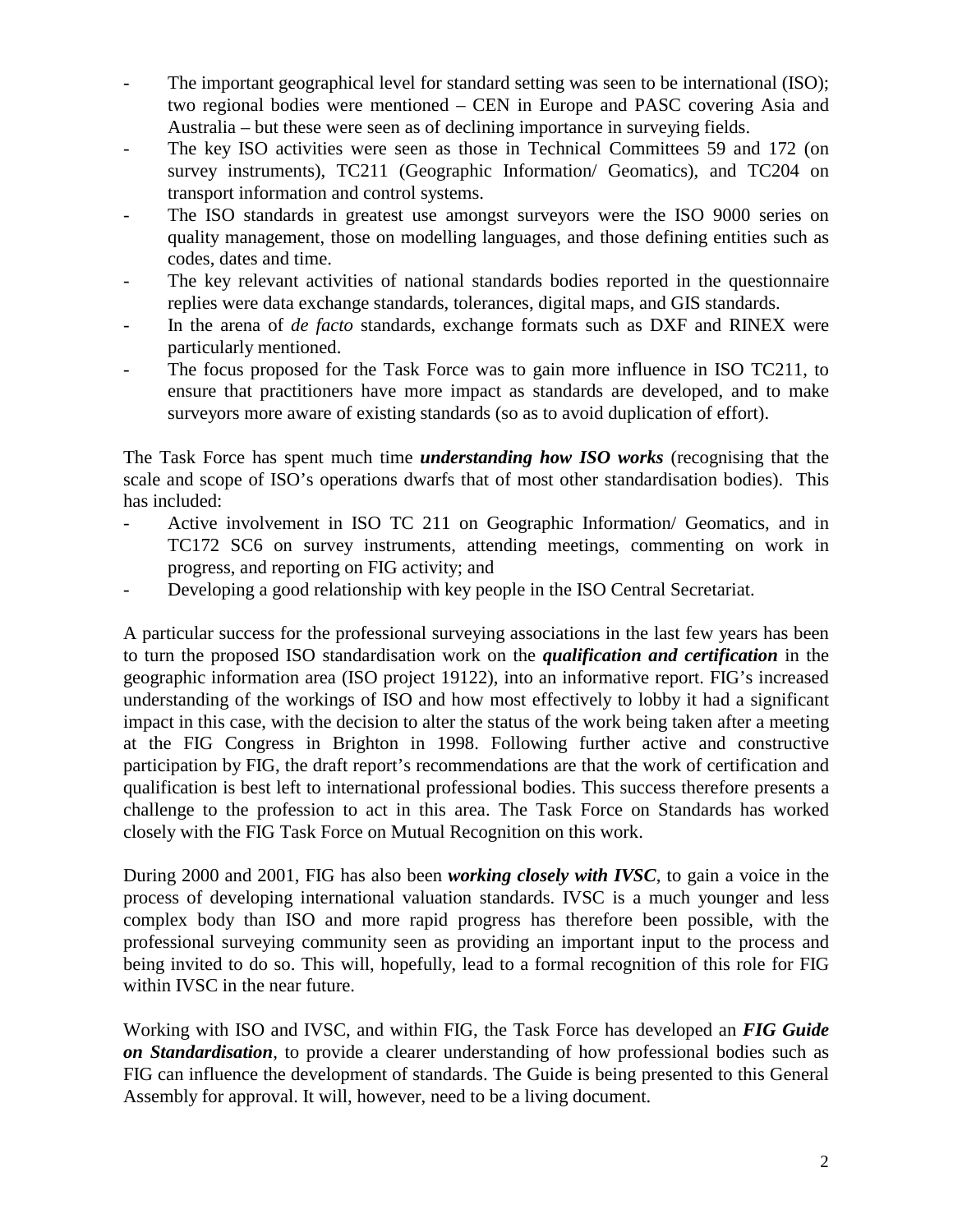The Task Force also proposed the *FIG Statement on the Cadastre to ISO for fast tracking* to become an international standard. It has not been accepted for fast-tracking, on the basis that it is a field generally covered by national legislation. Working with TC211, therefore (and supported by a formal TC211 resolution), FIG Commission 7 has included in its plans for 2002-06 to use the area of the cadastre as a 'test bed' for the TC211 standards, to ensure that they support this vital area and to highlight any additional need for standards in this area.

The Task Force is currently considering what *other FIG material might be suitable for fasttracking*. One active area at the moment is on determining how the FIG Multi-Lingual Dictionary can be consolidated to best effect with ISO terminology activity in the surveying field. A number of meetings have taken place to discuss this area further, including at Intergeo in September 2001, and a good working relationship has been established.

The Task Force has also established some *links with FIG's sister societies*, and has begun to explore how joint activity can add to our effectiveness in shaping activity related to standardisation. Further work in this regard is planned during the 2002 FIG Congress.

On the educational side, the Task Force has set up an *area of the FIG web site* and maintains it, providing information on current standardisation activities. The number of papers about standards activities at FIG meetings is also increasing, as the topic gains profile in the surveying community.

*In summary*, it is fair to say that FIG's increased focus on standardisation has created a higher profile for FIG within this field, and for standardisation within FIG. A number of strong personal relationships have been developed, providing a good basis on which to build strong institutional relationships. Much greater coordination of activity, within and beyond FIG, is however needed to build the efforts to date into meaningful, concrete progress. FIG's resources are limited, and a clear focus throughout FIG, and with its sister societies, is therefore essential if progress is to be made.

### **3. FIG policy**

In light of the learning to date, FIG created a policy on standardisation which was ratified at the 2001 General Assembly. The key parts of that policy read as follows:

'Overall, FIG's aim in the field of standards is to assist in the process of developing workable and timely official and legal standards covering the activities of surveyors. FIG is also committed in its objectives to developing the skills of surveyors and encouraging the proper use of technology, activities which are becoming increasingly shaped by standards.

FIG will generally seek to ensure that *de facto* standards become official standards as technology matures, or at the very least that all relevant official, legal and *de facto* standards are produced in full knowledge of all other related material.

FIG sees the following roles for professionals in the standardisation process:

- Assisting in the production of workable and timely standards by proposing material which can be transformed into international standards (rather than relying on work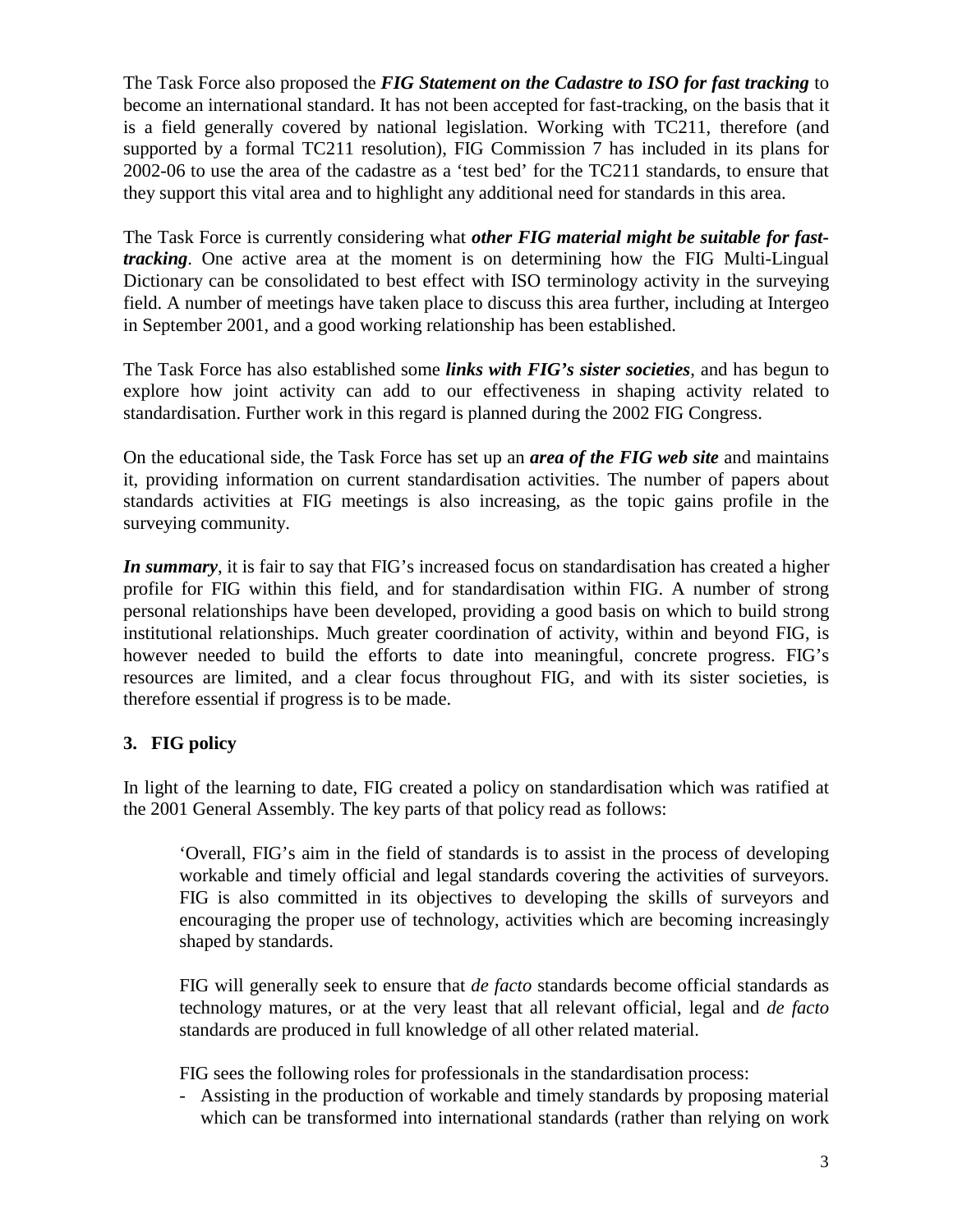developed by others) and by participating in the process of developing standards; and

- Disseminating information and creating explanatory material and guidance notes to ensure that all members of FIG are aware of the most recent standardisation activities, standards and regulations, and their implications for surveyors.'

## **4. Activity during the Washington congress**

A number of activities relating to standards are planned during this week. The extent of them reinforces the developing work of FIG in this area:

- The round-table meeting of sister societies on Monday 22 April will include consideration of the issue of standards, in particular how the different societies can coordinate their work to best effect;
- A technical session (JS3, Tuesday 1100-1230) will build on this round-table by allowing sister societies and FIG to present papers summarising their work in the field of standardisation;
- A number of technical sessions and meetings on the area of standardisation are planned. These include:
	- A session on TC211 activities (JS4, Tuesday 1400-1530);
	- A Forum and discussion on TC211 work (JS5, Tuesday 1600-1730) chaired by the Chair of ISO TC211;
	- A Forum and discussion on the ISO work on the qualification and certification of personnel (JS15, Wednesday 1400-1530), which the ISO project leader on this work will attend;
	- A round-table discussion with IVSC on the role of valuation standards (JS22, Thursday 1100-1230) and a technical session on valuation standards (JS24, Thursday 1400-1530);
	- Technical sessions on the testing and standardisation of survey instruments (TS5.11 Friday 0900-1030; TS5.12 Friday 1100-1230).
- Informal meetings between senior officials of FIG and of IVSC to discuss how to further collaboration between the two organisations; and
- An initial meeting of the FIG Standards Network (the proposed successor to the Task Force).

## **5. Future activity**

Continuing effort by FIG will be needed to convince surveyors of why they should be interested in, and get involved in, standardisation. The Standards Network will coordinate this. Its proposed terms of reference are:

- Building and maintaining relations with the secretariats of standardisation bodies;
- Proposing priorities on FIG's standardisation activities, including advising the Council on priorities for spending;
- Setting up necessary Liaison relationships with standardisation bodies;
- Ensuring that lead contacts to Technical Committees etc are in place;
- Maintaining an information flow on standardisation to FIG members, including through the FIG website and FIG Bulletin, and more directly to relevant Commission Officers;
- Maintaining the Guide on Standardisation, and related material on the FIG website;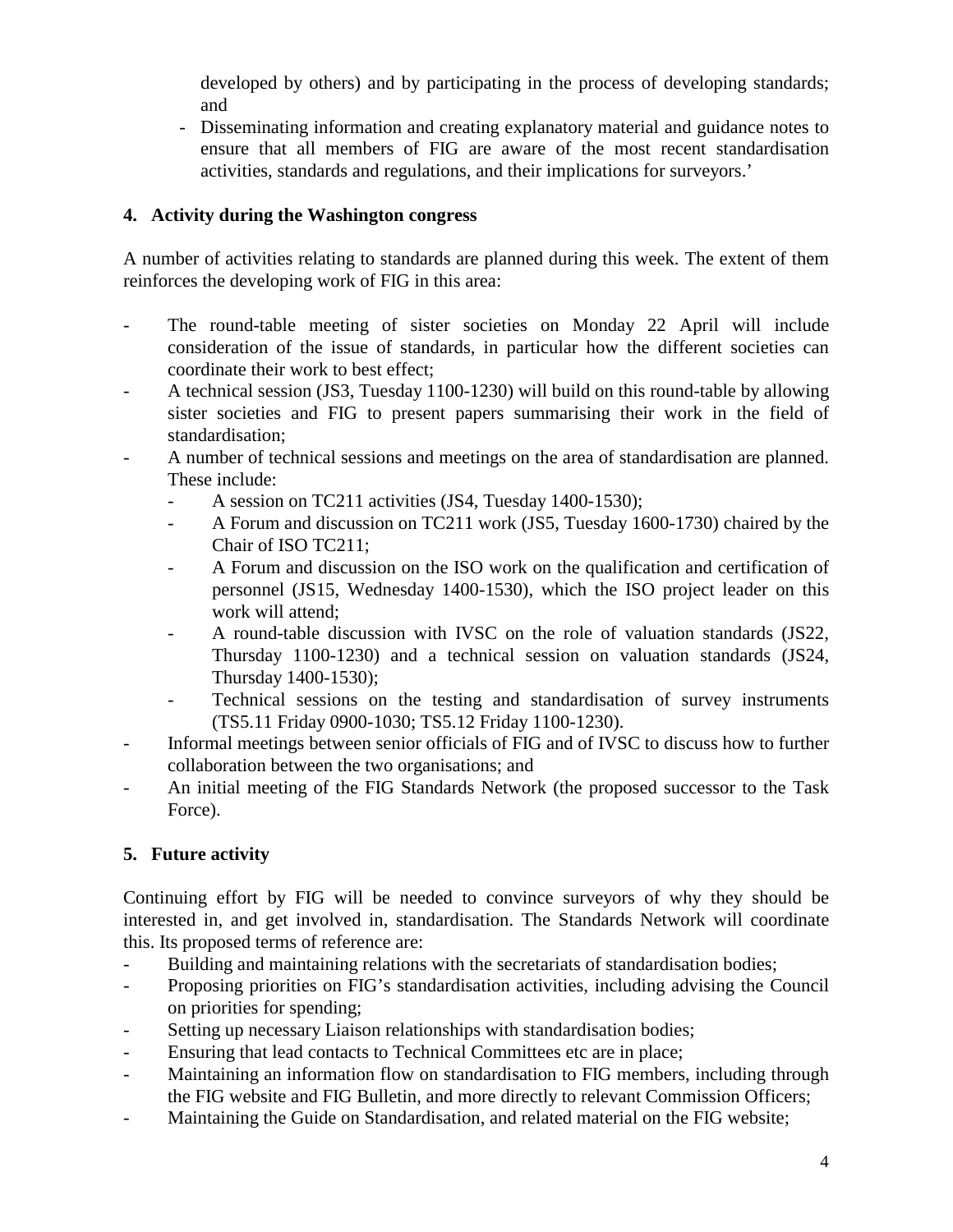- Working with other NGOs, within the framework of the MOUs signed by the Council; and
- Advising FIG's officers and members on standardisation activities as necessary.

Particular activity which needs to continue beyond this General Assembly can be summarised under the headings used in the Guide:

### **5.1 Interpreting and promoting published standards**

This work will need to be led by FIG's Commissions and Permanent Institutions. To achieve it, coordination of their work plans and those of standardisation bodies will be necessary, something which the Standards Network can support. It is particularly relevant currently to the work of ISO TC211 (where Commissions 3, 5 and 7 are particularly important and where an Outreach Advisory Group has recently been formed in part through FIG's representations), of TC59/ TC172 (where Commission 5 already has much work in hand), and of IVSC (Commission 9). This work will raise FIG's general profile and relevance, and provide a wider remit for the Commissions.

### **5.2 Influencing the existing work programmes of standardisation bodies**

FIG needs to coordinate the inputs it makes to the creation and development of standards by the various standardisation bodies. This is both at international level (through FIG continuing to work with ISO and IVSC) and at national level (through FIG's member associations lobbying their national standardisation bodies). At the international level, FIG can appoint Experts to ISO's work. In this way, FIG has commented on a number of the key TC211 documents and has influenced ISO's work on survey instrumentation. Funds, however, are limited, and it is vital to prioritise activity. It is therefore proposed that FIG focus its activities in the immediate future on TC172/ TC54's work on survey instruments, on certain items of TC211's work (including qualification and certification, terminology, and the marketing of the standards), and on IVSC's work.

It takes time for individuals to understand the sometimes arcane ISO processes and language. It is also vital, if individuals are to have the greatest possible effect and influence, for them to be involved in the relevant drafting activity from the beginning. This means that FIG must be ready to respond quickly to new areas of standardisation work. It is also important that the many FIG members who represent their national standardisation bodies in international standardisation activity are aware of FIG's requirements and views. Influence at a national level is crucial if FIG is to achieve as much as possible with its limited budget, and FIG needs to work further with its Member Associations to determine how to combine activity to best effect.

### **5.3 Proposing new work areas for international standardisation**

The activities of many of the technical commissions of FIG are well-covered by international standards, even if these at times are out of date or don't allow for new technology. Some of FIG's other Commissions, however, may well be working in areas where there are not international standards, and where they believe that there should be. These are therefore particular areas where FIG can consider the submission of material to standards bodies for fast-tracking to become standards, thus providing timely, appropriate standards.